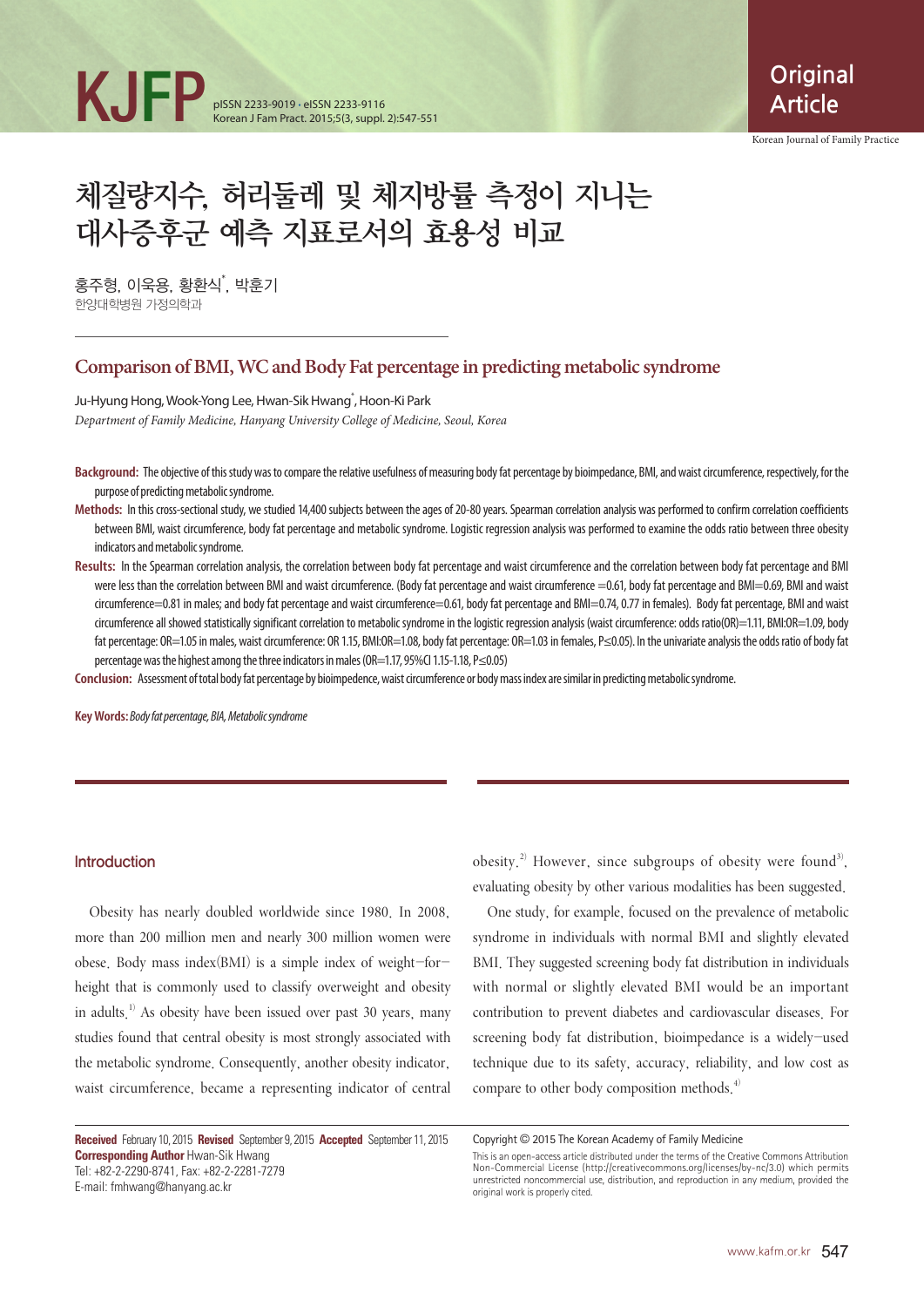Most studies compared bioimpedance to BMI or waist circumference, but it is hard to find studies comparing these three obesity indicator at the same time. This study aims to investigate the usefulness of bioimpedance it is compared to BMI and waist circumference to predict metabolic syndromes.

### Methods

#### 1. Subject

In this cross-sectional study, we studied clinical data of the health examination center of a university hospital in Seoul, South Korea from January 2nd 2004 to December 31st 2013. The initial number of the subjects was 68287. We excluded 4262 foreigners and 58 subjects under 20 years old. We further excluded 49567 subjects who do not have any one of anthropometric measurements(BMI, waist circumference, systolic blood pressure, diastolic blood pressure, body fat percentage), or laboratory data for the assessment of metabolic syndrome(fasting glucose, high density lipoprotein(HDL) and triglyceride). The final number of the subjects was 14400.

#### 2. Anthropometric Measurements

BMI was calculated as weight in kilograms divided by squared height in meters $(kg/m^2)$ . Waist circumference was measured in centimeter using a tailor's tape. Waist circumference was measured with light clothing at a level midway between the lower rib margin and the iliac crest standing and breathing normally.<sup>5)</sup>

#### 3. Bioimpedance

Body fat percentage was assessed by bioelectrical impendence analysis, with a commercially available body analyzer(InBody720Ⓡ, Biospace, Korea). As the manufacturer's manual, the subjects were asked to take off their socks and then stand over the electrodes of the machine. This instrument works by eight tactile electrodes to detect the amount of segmental body water: two are in contact with the palm and thumb of each hand and two with the anterior and posterior aspects of the sole of each foot. It is a segmental impedance device measuring the voltage drop in the upper and lower body. The technique uses multiple frequencies to measure intracellular and extracellular water separately. The frequency at 50kHz measures the extracellular water while the frequency above 200kHz measures the intracellular water.<sup>3, 6)</sup>

#### 4. Clinical and Laboratory Measurements

Systolic blood pressure and diastolic blood pressure were measured on the right arm after at least 10 minute rest in the seated position using an automated oscillometric sphygmomanometer(Jawon, South Korea). Blood samples for measuring triglyceride, HDL, and fasting glucose were obtained from fresh venous blood in the morning after overnight fasting. Blood samples were immediately put into ethylenediaminetetraacetic acid(EDTA)-treated tubes.

#### 5. Definition of metabolic syndrome

In this study, we basically followed the National Cholesterol Education program Adult Treatment Panel(NCEP ATPIII) criteria for the assessment of metabolic syndrome. This decision is based on the conclusion that ATP III criteria are simple to use in a clinical setting. In addition, a large number of studies have been carried out to evaluate the ATP III criteria for the metabolic syndrome.<sup>7)</sup> According to ATP III criteria published in 2004, subjects with metabolic syndrome are identified if they have more than 3 of the following: (1) waist circumference greater than 102cm in men and 88 in women; (2) serum triglyceride level of 150mg/dL or greater, (3) HDL cholesterol level less than 40mg/ dL in men, and in 50mg/dL in women; (4) blood pressure of 130/85mmHg or greater; and (5) serum glucose level of 110mg/ dL or more. In addition, individuals who reported currently using antihypertensive or antidiabetic medication were counted as meeting the high blood pressure or glucose criterion, respectively. However, we used the adjusted level of impaired fasting glucose level according to the American Diabetes Association's updated definition of impaired fasting glucose, [fasting glucose  $\geq 100$  $mg/dL(mmol/L)]$ <sup>8)</sup>. Furthermore, we used the adjusted cut-off for waist circumference also, because in the year of 2000, World Health Organization(WHO) recommended different ranges of obesity measurements for the Asia-Pacific region based on risk factors and morbidities. Considering waist circumference, the 1998 WHO report suggested that the European cut-offs are not suitable for Asian populations<sup>9</sup>. Consequently, we selected the cut-off point of normal waist circumference from Korea Centers Control and Prevention(KCDC): WC less than 90cm in men and less than 85cm in women $10$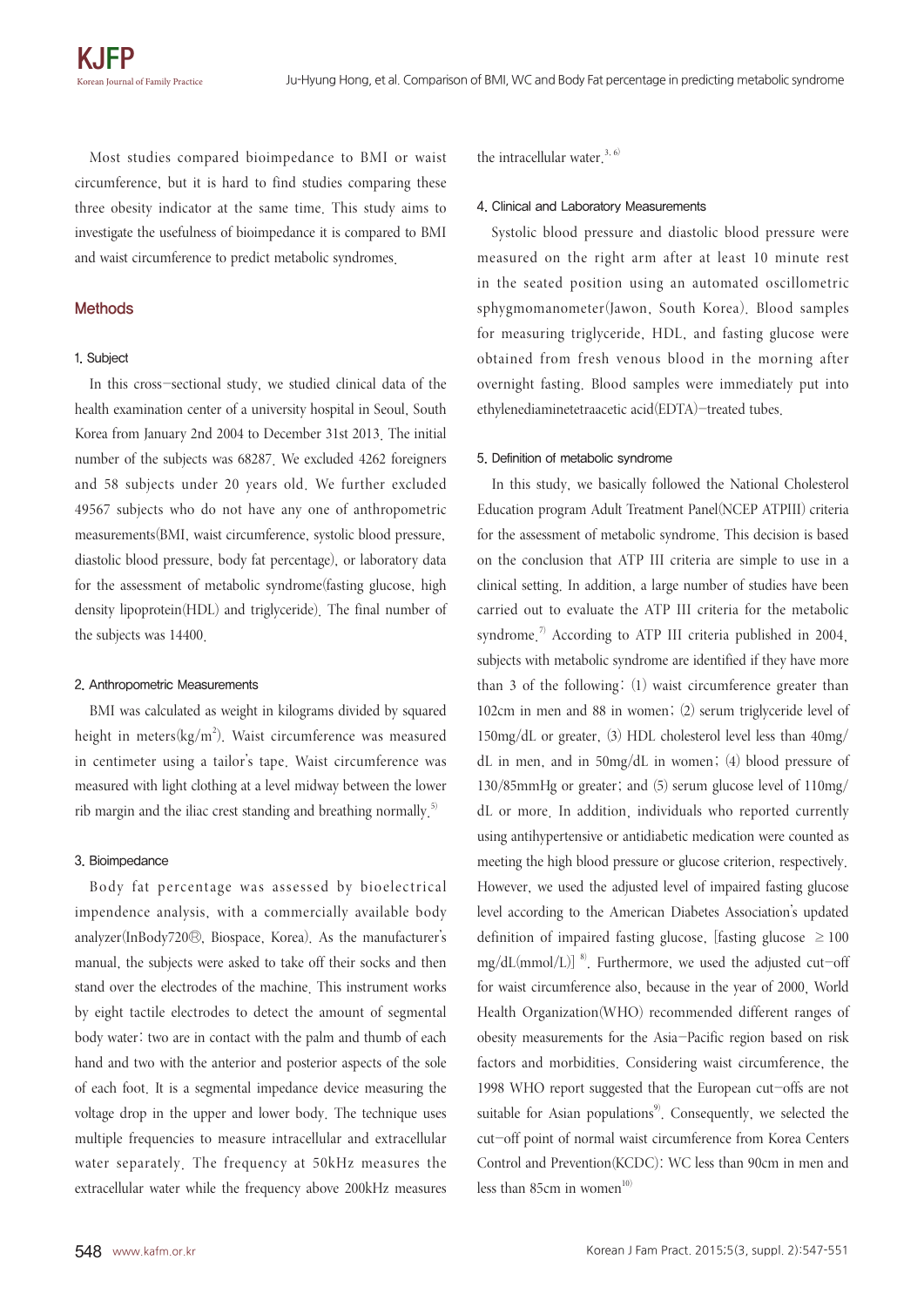#### 6. Statistical Analysis

Descriptive values were expressed as mean standard deviation (SD) using T-test for age, BMI, waist circumference, body fat percentage, systolic and diastolic blood pressure, HDL, triglyceride, and fasting glucose. We did the *Chi-*square test for metabolic syndrome, which was the categorical variable(Table 1). Spearman's correlation was performed using the SPSS statistical package(SPSS21 IBMⓇ Chicago, IL) (Table 2). A value of p < 0.05 was considered statistically significant. Logistic regression and correlation were used to evaluate the relationships between variables(Table 3). This study has been completed after IRB's approval.

## **Results**

In the descriptive analysis, the mean ages of the enrolled subjects were 46.78 (Standard deviation(SD)=10.716,  $p \le 0.01$ ) in male, 45.91 (SD = 11.435,  $p \le 0.01$ ) in female (95% confidence interval(CI) 0.51~1.23,  $p \le 0.05$ ). Mean BMI was 24.813  $(SD = 2.95, p \le 0.01)$  for male,  $22.59(SD = 3.13, p \le 0.01)$  in female(95% CI 2.12 $\sim$ 2.32) and mean waist circumference was 86.56 (SD = 8.074) in male, 77.49(SD = 6.22) in female (95% CI 7.26 $\sim$ 6.88). The mean body fat percentage measured by bioimpedance was  $22.61(SD = 5.44)$  in male, and 29.68 (SD=6.22) in female (95%CI 7.26~6.88,  $p \le 0.05$ ). (Table 1). The percentage of subjects with metabolic syndrome was 26.2%

**Table 2-1.** Coefficients of Spearman's Correlation Analysis (Male)

(40.00% in male, 10.9% in female). (Table 2).

In the Spearman correlation analysis, the correlation of body fat percentage between waist circumference and the correlation of body fat percentage and BMI were less than the correlation of BMI and waist circumference. (body fat percentage and waist circumference  $=0.61$ , body fat percentage and BMI $=0.69$ , BMI and waist circumference  $=0.81$  in male, body fat percentage and waist circumference  $=0.61$ , body fat percentage and BMI $=0.74$ , BMI and waist circumference in female) (Table 2-1, Table 2-2).

In the univariate analysis the odds ratio of body fat percentage was the highest among the three indicators in male( $OR = 1.17$ ,

#### **Table 1.** Anthropometric and Laboratory characteristics

|                                    | Male( $n = 7554$ ) |           | Female( $n = 6846$ ) |           |
|------------------------------------|--------------------|-----------|----------------------|-----------|
|                                    | Mean               | <b>SD</b> | Mean                 | <b>SD</b> |
| Age                                | 4678               | 10.72     | 4591                 | 11.44     |
| $BMl(kq/m^2)$                      | 24.81              | 2.948     | 22.59                | 3.13      |
| Body fat percentage (%)            | 22.61              | 5.44      | 29.68                | 6.22      |
| Waist circumference(cm)            | 86.56              | 8.074     | 77.49                | 8.90      |
| Systolic blood pressure<br>(mmHq)  | 124.21             | 14.923    | 114.94               | 15.624    |
| Diastolic blood pressure<br>(mmHq) | 76.62              | 10.79     | 70.94                | 10.20     |
| <b>HDL</b>                         | 47.55              | 10.79     | 56.75                | 12.71     |
| Triglyceride                       | 139.79             | 89.62     | 92.5                 | 56.40     |
| Glucose                            | 96.64              | 24.15     | 90.68                | 16.97     |
| Metabolic syndrome *               | 3022               | (40)      | 745                  | (0.9)     |

BMI, body mass index; HDL, high density lipoprotein

\* Metabolic syndrome is presented as the number and percentage (%). P-value was less than 0.01 when calculated by the chi-square test.

|                      | Age     | <b>BMI</b> | Waist circumference | Body fat percentage | Metabolic syndrome |
|----------------------|---------|------------|---------------------|---------------------|--------------------|
| Age                  |         |            |                     |                     |                    |
| <b>BMI</b>           | 0.02    |            |                     |                     |                    |
| Waist circumference  | $0.06*$ | $0.81^*$   |                     |                     |                    |
| Body fat percentage  | $0.06*$ | $0.69*$    | 0.61'               |                     |                    |
| Metabolic syndrome   | 0.07'   | $0.43*$    | $0.47*$             | $0.36*$             |                    |
| BMI, body mass index |         | p < 0.01   |                     |                     |                    |

#### **Table 2-2.** Coefficients of Spearman's Correlation Analysis (Female)

|                      | Age     | <b>BMI</b> | Waist circumference | Body fat percentage | Metabolic syndrome |
|----------------------|---------|------------|---------------------|---------------------|--------------------|
| Age                  |         |            |                     |                     |                    |
| <b>BMI</b>           | $0.39*$ |            |                     |                     |                    |
| Waist circumference  | $0.35*$ | $0.77^*$   |                     |                     |                    |
| Body fat percentage  | $0.29*$ | $0.74*$    | 0.61'               |                     |                    |
| Metabolic syndrome   | $0.26*$ | $0.39^{*}$ | $0.36*$             | $0.30^{*}$          |                    |
| BMI, body mass index |         | p(0.01)    |                     |                     |                    |

Korean J Fam Pract. 2015;5(3, suppl. 2):547-551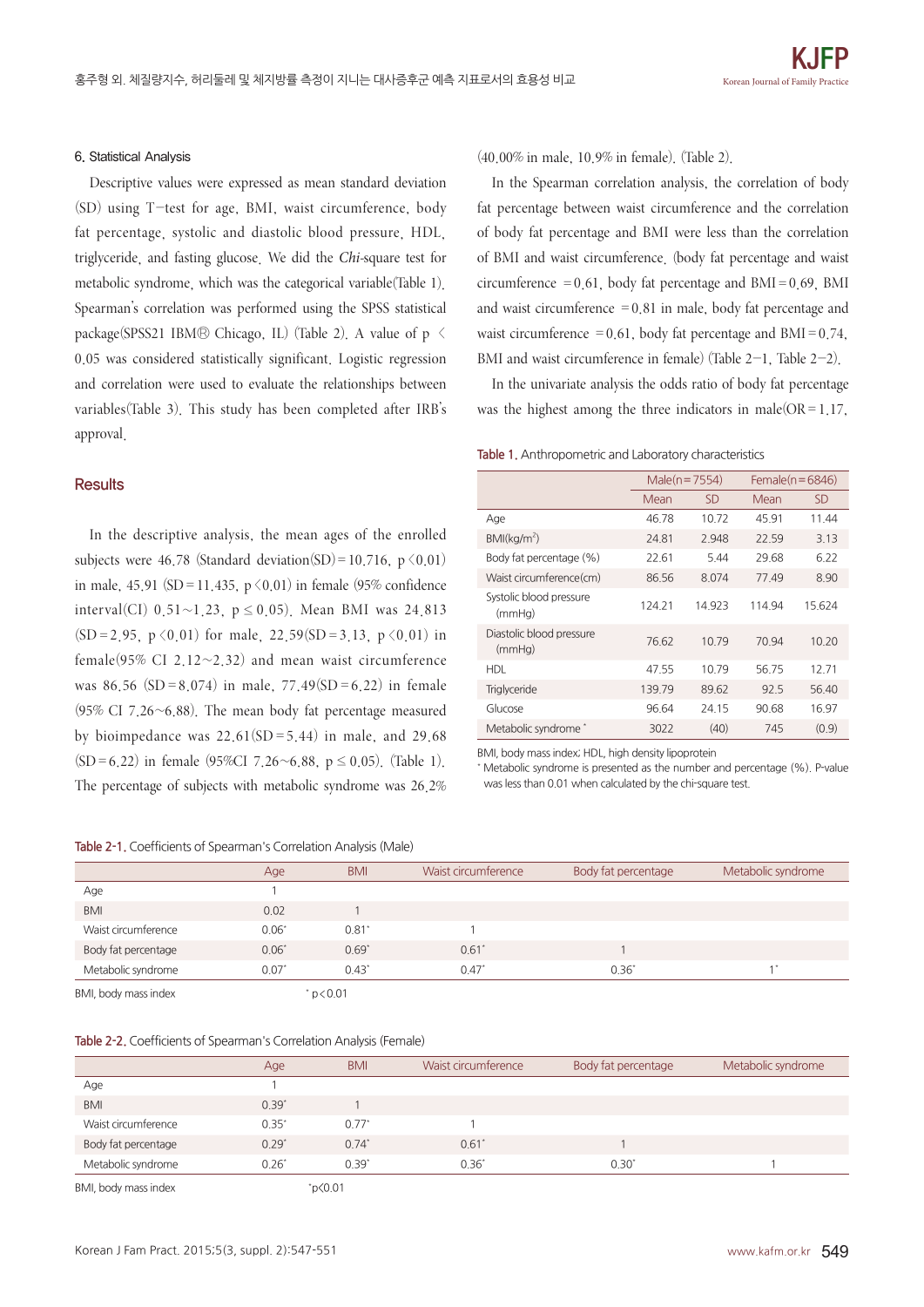**Table 3-1.** Associations between metabolic syndrome and BMI, waist circumference, and body fat percentage by Logistic Regression (Univariate Analysis)

|                     | Male  |           | Female |         |
|---------------------|-------|-----------|--------|---------|
|                     | OR    | P-value   | OR     | P-value |
| BMI                 | 143   | $<$ 0 0 1 | 149    | &0.01   |
| waist circumference | 1 1 6 | &0.01     | 1 1 9  | &0.01   |
| body fat percentage | 1 17  | $<$ 0 0 1 | 12     | <001    |

BMI, body mass index; OR, Odds ratio

**Table 3-2.** Associations between metabolic syndrome and BMI, waist circumference, and body fat percentage by Logistic Regression (Multivariate Analysis).

|                     | Male  |           | Female |         |
|---------------------|-------|-----------|--------|---------|
|                     | ΟR    | P-value   | ΩR     | P-value |
| BMI                 | 109   | $<$ 0 0 1 | 108    | <0.01   |
| waist circumference | 1 1 1 | < 0.01    | 1 1 5  | < 0.01  |
| body fat percentage | 1.05  | 0.01      | 1 03   | <0 01   |

BMI, body mass index; OR, Odds ratio

95%CI 1.15~1.18, P≤0.05)(Table 3-1).

body fat percentage, BMI and waist circumference all showed statistically significant correlations to metabolic syndromes in the logistic regression analysis(waist circumference: odds ratio(OR)=1.11, BMI: OR=1.09, body fat percentage: OR =1.05 in male, waist circumference: OR 1.15, BMI: OR=1.08, body fat percentage: OR=1.03 in female,  $P \le 0.05$ ).  $(Table 3-2)$ 

#### **Discussion**

In the present study we compared correlation between BMI, waist circumference, body fat percentage measured by bioimpedance and metabolic syndrome. Through this investigation, we figured out if bioimpedance could predict metabolic syndrome as well as BMI or waist circumference could. When comparing each coefficient value to another in the Spearman analysis, the three indicators showed similar value. Similarly, both the univariate and multivariate analyses, showed almost same correlation to metabolic syndrome.

Many prior studies have figured out the correlation between body fat and metabolic syndrome. However, the strength of this study is that unlike previous studies,  $12-20$ ,  $26$ ) the study compared the three representative types of obesity indicators at the same time. Furthermore, many of the prior studies measured body fat portion by dual energy X-ray absorptiometry(DXA) or computed

tomography(CT), $^{11, 23, 25)}$  but we measured body fat percentage by bioimpedance. Bioimpedance is a widely used technique for body-composition measurement due to its safety, accuracy, reliability, and low cost as compared to other body composition methods. <sup>4</sup>) A couple of studies, for examples, showed that conventional measurement such as manual tape method for waist circumference can be varied dependant on examiner especially when they measure many subjects. Also, the result showed more variability interobserver than intraobserver.<sup>21, 22)</sup> On the other hand, studies have concluded, bioimpedance has very limited between observer variations and can be performed in almost any subject because it is portable.<sup>23, 24)</sup> Furthermore, it was found to be more sensitive and specific for grading average adiposity in groups than some other anthropometric indexes such as the  $BMI<sup>25)</sup>$ 

Nevertheless, our study still has limitation. In screening subjects who have metabolic syndrome, we did not consider those who are on treatment for hypertension and diabetes.

#### Conclusion

In conclusion, assessment of total body fat percentage by bioimpedence, waist circumference and body mass index are similar in predicting metabolic syndromes.

## 요 약

연구배경: 체질량지수(BMI), 허리둘레는 대표적인 비만의 지표로 잘 알려져 있다. 한편 최근에는, 의학적 건강검진과 더불어 사설 운 동기관에서 바이오임피던스를 이용한 체내 총 체지방률 측정에 대 한 관심이 높아지고 있는데 이것은 측정과 해석의 편의성에 기인한 다. 이 연구에서는 BMI, 허리둘레, 체지방률이 대사증후군을 예측 하는데 효용성을 비교하고자 한다.

방법: 이 연구의 대상자는 총 14400명으로 20세 이상 80세 미만의 연령을 중심으로 실시하였다. 기술통계를 위하여 연령, BMI, 허리 둘레, 체지방량, 수축기 및 이완기혈압, 고밀도지단백질(HDL), 중 성지방(TG), 혈당에 대해 t-검정을 시행하였으며 대사증후군에 대 해서 카이제곱검정을 시행하였다. 대사증후군과 BMI, 허리둘레, 체지방률 각각의 상관관계를 알아보기 위해 Spearman 검정을 시행 하였으며, 각각의 표지자와 대사증후군간의 교차비를 알아보기 위 하여 해서 로지스틱 회귀분석을 시행하였다.